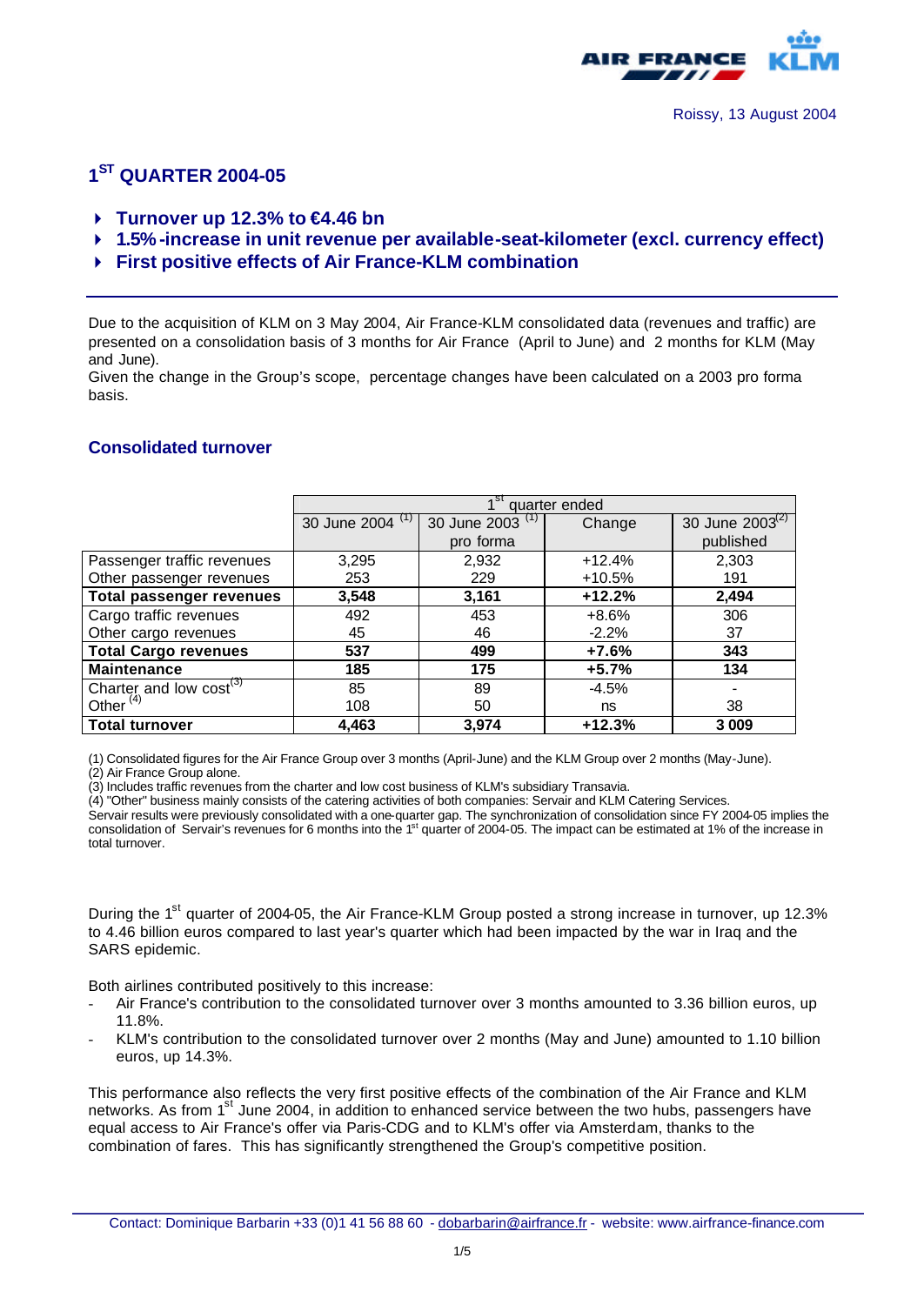#### **Passenger business**

During the period, the Air France-KLM Group reported a strong recovery in passenger activity both in terms of traffic volumes and revenues.

The Air France-KLM Group consolidated traffic increased by 16.9% on 12.9% higher capacity, leading to 2.7 point improvement in load factor to 77.7%.

All long-haul routes but the Caribbean & Indian Ocean contributed positively to this performance:

- The Americas posted a 3.6-point improvement in load factor notably thanks to strong demand on Latin American routes.
- The Asian network posted significant increases in traffic and capacity (+ 62.7% and +37.9 % respectively), bearing in mind that last year's quarter had been impacted by the SARS epidemic. The load factor reached the high level of 79.5%, up 12.1 points.
- On the Africa & Middle East sector, the load factor gained 2.5 points to 74.3%, as traffic increased by 14.5% on 10.7% higher capacity.
- On Caribbean & Indian Ocean routes, where Air France accounts for more than 80% of the Group's capacity, the French airline decreased its capacity in order to take the new competitive environment into account. Consolidated capacity was therefore reduced by 5.0%, while traffic decreased by 10.8%.

On the European medium-haul network (including the French domestic market), traffic increased in line with capacity (+10.5% and 10.6% respectively) thanks to the attractive fares implemented by Air France and KLM. The load factor remained stable at 69.3%.

The Group's good performance was due to the robust activity of each airline:

- Air France traffic increased by 15.8% during the 1<sup>st</sup> quarter for a 12.2% rise in capacity. The seat load factor gained 2.4 points to reach 76.8%.
- KLM traffic rose 19.8% during the May-June period while capacity increased by 14.7%. The seat load factor improved by 3.4 points reaching 80.1%.

|                                              | 1 <sup>st</sup> Quarter ending |              |          |
|----------------------------------------------|--------------------------------|--------------|----------|
|                                              | 30 June 2004                   | 30 June 2003 | change   |
| Passenger traffic revenues (in $\epsilon$ m) | 3.295                          | 2,932        | $+12.4%$ |
| Unit revenue per ASK (in $\epsilon$ cents)   | 6.72                           | 6.75         | $-0.5%$  |
| Unit revenue per RPK (in $\epsilon$ cents)   | 8.64                           | 9.00         | -3.9%    |

Consolidated traffic revenues increased by 12.4%. As traffic grew by 16.9%, yield declined by 3.9% including a 2.0% negative currency effect.

The significant improvement in load factor (up 2.7 points) offset the decline in unit revenue per ASK to -0.5% after factoring in a negative currency impact of 2.0%.

- Air France's unit revenue per ASK was down 1.4% (including an unfavourable currency effect of 1.9%) over the three month period (April to June).
- For the May -to-June period, KLM's unit revenue per ASK improved by 3.0% despite a negative currency effect of 2.4%.

The Air France-KLM Group Q1 performance per route was as follows:

|                          | <b>RPK</b> | ASK      | Traffic revenues |
|--------------------------|------------|----------|------------------|
| Europe & North Africa    | $+10.6%$   | $+10.7%$ | $+7.9%$          |
| Americas (North & South) | $+16.9%$   | $+12.0%$ | $+14.7%$         |
| Asia-Pacific             | $+62.7%$   | $+37.9%$ | $+61.1%$         |
| Africa & Middle-East     | $+14.9%$   | $+10.8%$ | $+13.4%$         |
| Caribbean & Indian Ocean | $-10.8\%$  | $-4.9%$  | $-19.8%$         |
| <b>Total</b>             | $+16.9%$   | $+12.9%$ | $+12.4%$         |

Despite the negative currency effect, the long-haul unit revenue per ASK improved by 2.4% compared to last year's quarter which had been impacted by the Iraq war and the SARS epidemic. The Caribbean & Indian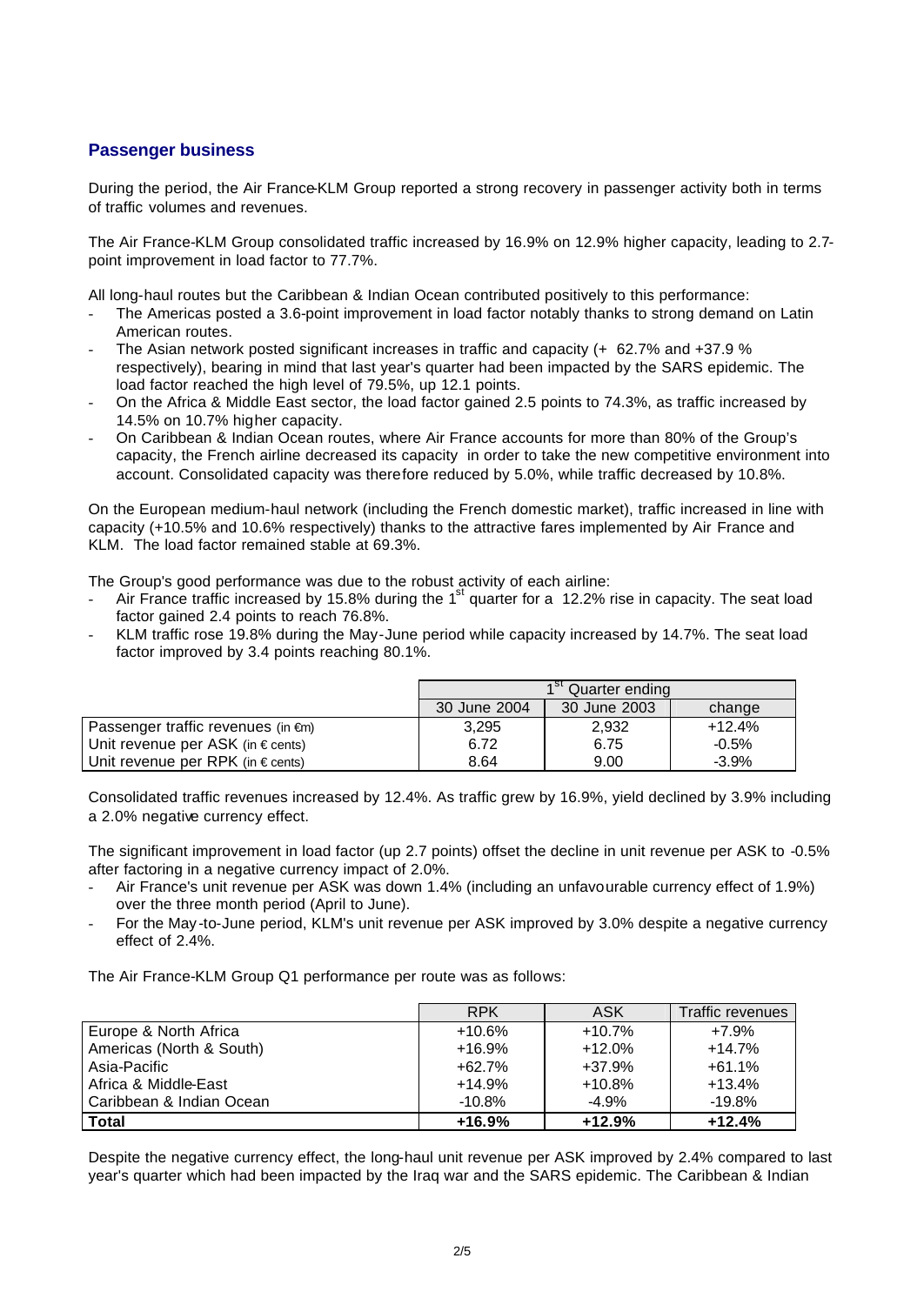Ocean was the only sector to post a negative performance as increasing competition had an adverse effect on both yield and load factor.

On a European market characterized by a modest economic recovery and a price-sensitive demand, unit revenue declined by 2.5%.

### **Cargo business**

During the 1<sup>st</sup> quarter 2004-05, the Air France-KLM Group recorded a strong recovery in cargo activity with a 11.7% increase in traffic, although lower than the 12.8% rise in capacity. Consequently, the cargo load factor decreased slightly to 67.7% (down 0.7 points).

- Air France cargo traffic rose by 11.4% for a 13.7% increase in capacity compared to the 1<sup>st</sup> quarter 2003-04. The cargo load factor declined 1.3 points to 63.2%.
- KLM cargo traffic increased 12.3% on 11.0% higher capacity compared to the May-June period last year. The cargo load factor improved 0.8 points to 77.3%.

|                                            | 1 <sup>st</sup> Quarter ending |              |          |
|--------------------------------------------|--------------------------------|--------------|----------|
|                                            | 30 June 2004                   | 30 June 2003 | change   |
| Cargo traffic revenues (in $\epsilon$ m)   | 492                            | 453          | +8.6%    |
| Unit revenue per ATK (in $\epsilon$ cents) | 15.12                          | 15.69        | $-3.7\%$ |
| Unit revenue per RTK (in $\epsilon$ cents) | 22.32                          | 22.94        | $-2.7\%$ |

The recovery in cargo traffic volumes (up 11.7% in revenue-ton-kilometer) didn't translate into a similar increase in traffic revenues (up 8.6%). The increasingly competitive environment in the air freight sector put pressure on yield (unit revenue per RTK) which declined by 2.7% including a negative currency effect of 2.4%.

- Air France cargo yield declined by 2.4% after taking into account a 2.2% unfavourable currency effect.
- KLM cargo yield dropped by 3.2% after factoring in a negative currency impact of 2.9%.

#### **Engineering & Maintenance business**

Consolidated third-party revenues amounted to 185 million euros for the 1<sup>st</sup> quarter 2004-05, up 5.7% compared to last year.

During the three month period, Air France Industries contributed 134 million euros to the consolidated maintenance turnover, the same as last year.

During the May-to-June period 2004, KLM Engineering & Maintenance contributed 53 million euros, up 29.3% compared to the same period last year.

#### **Other businesses**

KLM's charter and low cost (Transavia) traffic revenues amounted to 85 million euros during the May to June 2004 period compared to 89 million last year.

Transavia reported lower capacity and average seat prices in its charter business, reflecting a market situation characterized by surplus capacity and more last-minute customer bookings. Basiqair, Transavia's low cost business, increased capacity by adding new routes, resulting in lower yield.

The "other" business segment of the Air France-KLM Group essentially includes the catering activities of both airlines through their respective subsidiaries, Servair and KLM Catering Services.

During the 1<sup>st</sup> quarter 2004-05, operating revenues generated by business segment amounted to 108 million euros compared to 50 million last year. Servair results were previously consolidated with a one-quarter gap. The synchronization of consolidation since FY 2004-05 implies the consolidation of Servair's revenues for 6 months into the 1<sup>st</sup> quarter of 2004-05. The impact can be estimated at 1% of the increase in total turnover.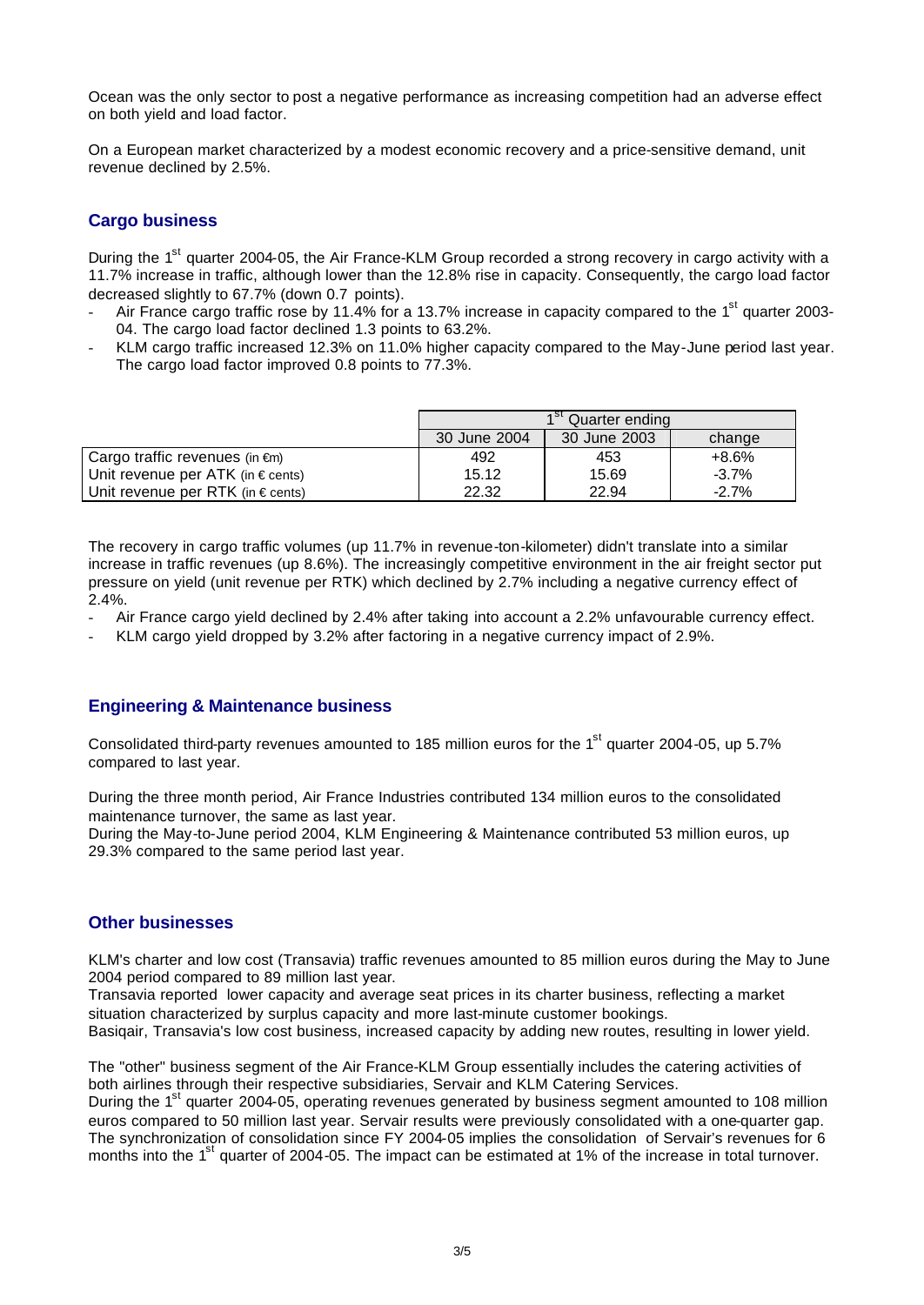# **STATISTICS – Air France-KLM Group**

1<sup>st</sup> quarter: consolidated figures for the Air France Group over 3 months (April-June) and the KLM Group over 2 months (May-June).

# **Passenger business**

| 1 <sup>st</sup> quarter ended                                                                | 30 June 2004 | 30 June 2003     | change      |
|----------------------------------------------------------------------------------------------|--------------|------------------|-------------|
|                                                                                              |              |                  |             |
| Passenger traffic revenues                                                                   | 3,295        | 2,932            | $+12.4%$    |
|                                                                                              | 38,025       |                  | $+16.9%$    |
| Traffic in million revenue-passenger-km (RPK)<br>Capacity in million available-seat-km (ASK) | 48,944       | 32,532<br>43,357 | $+12.9%$    |
| Load factor (%)                                                                              | 77.7%        | 75.0%            | $+2.7$ pts  |
|                                                                                              |              |                  |             |
| Unit revenue per RPK (in € cents)                                                            | 8.64         | 9.00             | $-3.9%$     |
| <b>Excluding currency effect</b>                                                             |              |                  | $-1.9%$     |
|                                                                                              |              |                  |             |
| Unit revenue per ASK (in € cents)                                                            | 6.72         | 6.75             | $-0.5%$     |
| <b>Excluding currency effect</b>                                                             |              |                  | $+1.5%$     |
|                                                                                              |              |                  |             |
|                                                                                              |              |                  |             |
| 1 <sup>st</sup> quarter ended                                                                | 30 June 2004 | 30 June 2003     | change      |
|                                                                                              |              |                  |             |
| <b>Total Group</b>                                                                           |              |                  |             |
| Passengers carried (000)                                                                     | 15,286       | 13,723           | $+11.4%$    |
| Revenue pax-kilometers (RPK)                                                                 | 38,025       | 32,532           | +16.9%      |
| Available seat-kilometers (ASK)                                                              | 48,944       | 43,357           | $+12.9%$    |
| Passenger load factor (%)                                                                    | 77.7%        | 75.0%            | $+2.7$ pts  |
|                                                                                              |              |                  |             |
| <b>Europe (including France)</b>                                                             |              |                  |             |
| Passengers carried (000)                                                                     | 11,142       | 10,220           | $+9.0%$     |
| Revenue pax-kilometers (RPK)                                                                 | 8,508        | 7,698            | $+10.5%$    |
| Available seat-kilometers (ASK)                                                              | 12,282       | 11,105           | +10.6%      |
| Passenger load factor (%)                                                                    | 69.3%        | 69.3%            | 0.0         |
| <b>America (North and South)</b>                                                             |              |                  |             |
| Passengers carried (000)                                                                     | 1,713        | 1,446            | $+18.5%$    |
| Revenue pax-kilometers (RPK)                                                                 | 12,441       | 10,642           | +16.9%      |
| Available seat-kilometers (ASK)                                                              | 14,482       | 12,934           | $+12.0%$    |
| Passenger load factor (%)                                                                    | 85.9%        | 82.3%            | $+3.6$ pts  |
|                                                                                              |              |                  |             |
| Asia / Pacific                                                                               |              |                  |             |
| Passengers carried (000)                                                                     | 854          | 530              | $+61.0%$    |
| Revenue pax-kilometers (RPK)                                                                 | 7,612        | 4,677            | $+62.7%$    |
| Available seat-kilometers (ASK)                                                              | 9,577        | 6,943            | +37.9%      |
| Passenger load factor (%)                                                                    | 79.5%        | 67.4%            | $+12.1$ pts |
|                                                                                              |              |                  |             |
| <b>Middle East and Africa</b>                                                                |              |                  |             |
| Passengers carried (000)                                                                     | 881          | 746              | $+18.1%$    |
| Revenue pax-kilometers (RPK)                                                                 | 4,435        | 3,872            | $+14.5%$    |
| Available seat-kilometers (ASK)                                                              | 5,967        | 5,393            | $+10.7%$    |
| Passenger load factor (%)                                                                    | 74.3%        | 71.8%            | $+2.5$ pts  |
|                                                                                              |              |                  |             |
| Caribbean-Indian Ocean                                                                       |              |                  |             |
| Passengers carried (000)                                                                     | 696          | 781              | $-10.9%$    |
| Revenue pax-kilometers (RPK)                                                                 | 5,030        | 5,642            | $-10.8%$    |
| Available seat-kilometers (ASK)                                                              | 6,636        | 6,981            | $-5.0%$     |
| Passenger load factor (%)                                                                    | 75.8%        | 80.8%            | $-5.0$ pts  |